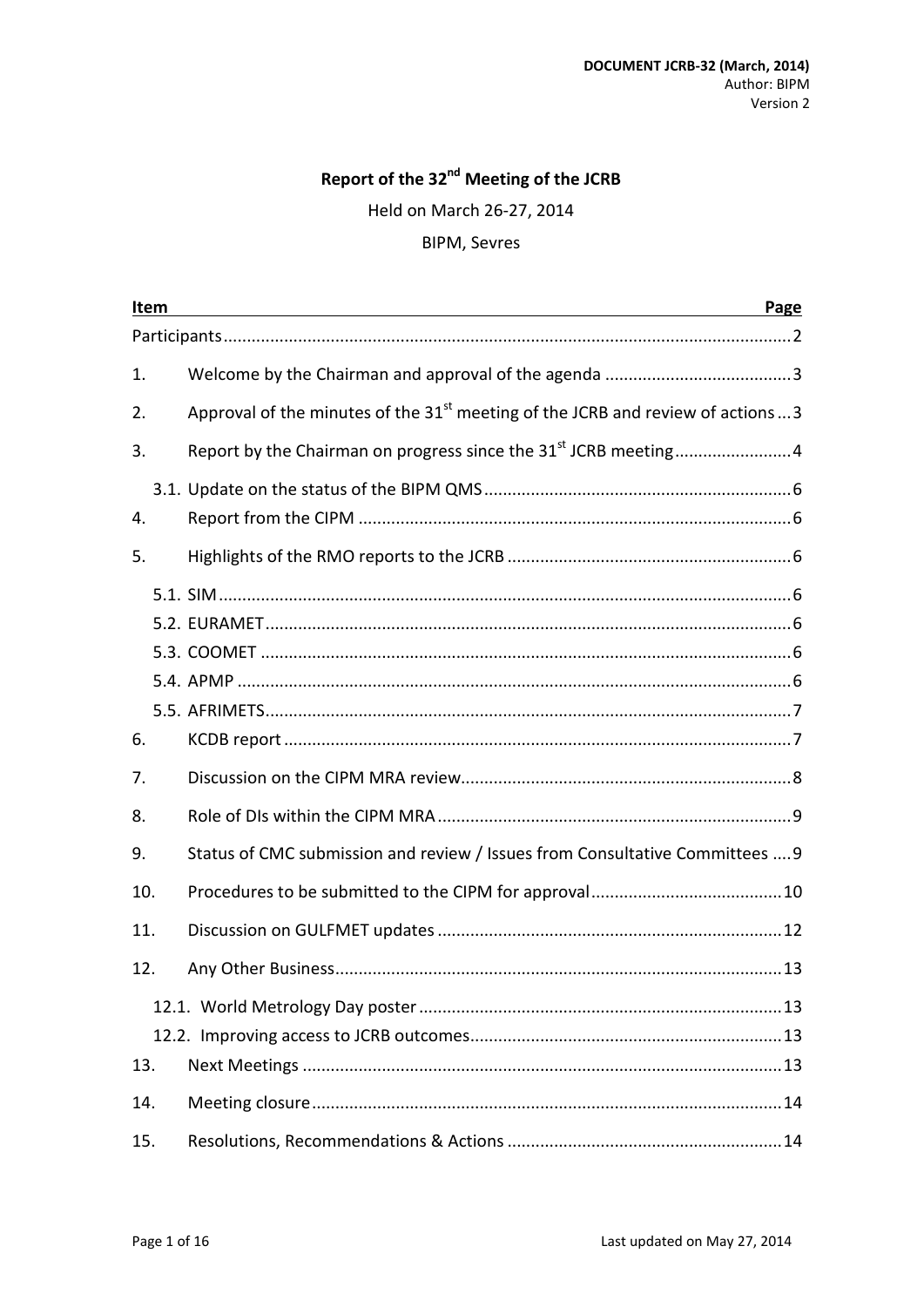## <span id="page-1-0"></span>**Participants**

#### **BIPM-CIPM**

## **Delegations**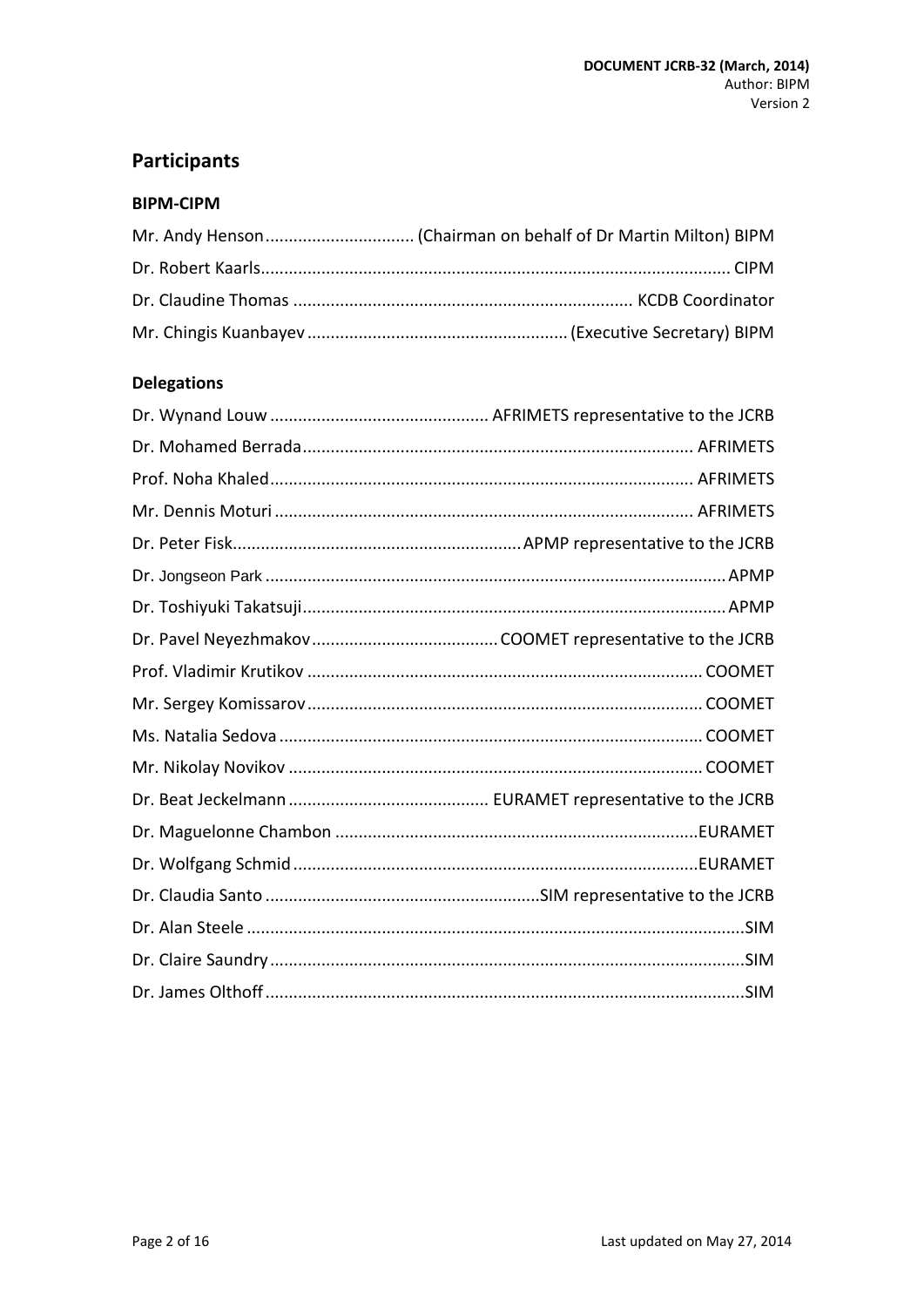### <span id="page-2-0"></span>**1. Welcome by the Chairman and approval of the agenda**

Mr. Andy Henson, Director of the BIPM International Liaison and Communication Department, welcomed the delegates. Dr. Milton had requested Mr. Henson to chair the  $32<sup>nd</sup>$  meeting of the JCRB on his behalf, as he was not able to attend due to health reasons. The JCRB delegates asked Mr. Henson to convey their best wishes to Dr. Martin Milton and their hope for his speedy recovery and return to the BIPM.

The members of the JCRB delegations were then asked to introduce themselves.

The agenda of the 32<sup>nd</sup> JCRB meeting was approved without amendments.

## <span id="page-2-1"></span>**2. Approval of the minutes of the 31st meeting of the JCRB and review of actions**

The minutes of the  $31<sup>st</sup>$  meeting of the JCRB were approved without amendments.

A. Henson presented a new web-tool where collections of all JCRB meeting's outcomes (Resolutions, Recommendations and Actions) are listed. He then went on to the actions agreed at the  $31<sup>st</sup>$  JCRB meeting inviting reports from the appropriate attendees:

Action 31/1 (regarding KC and SC registration and progress form) outcomes were reported by Mr. Chingis Kuanbayev, Executive Secretary of the JCRB. He gave brief information on the new design of the key and supplementary comparison registration and progress form which now has drop down menus in PDF format. Information regarding the new form was disseminated on  $9<sup>th</sup>$  January 2014 by email to RMO representatives to the JCRB, CC Executive Secretaries, RMO TC WG chairs and CC WG chairs on comparisons.

The form is available on the CIPM MRA documents page of the BIPM [\(http://www.bipm.org/utils/common/documents/jcrb/registration\\_and\\_progress\\_for](http://www.bipm.org/utils/common/documents/jcrb/registration_and_progress_form.pdf) [m.pdf\)](http://www.bipm.org/utils/common/documents/jcrb/registration_and_progress_form.pdf). This form may be used both to register a new comparison and to report on progress of a registered comparison. The pilot laboratory should download/save to computer before completing, and then return the completed form as an email attachment to the appropriate CC WG chairs and to the KCDB Coordinator as it is stated in the form. Chingis Kuanbayev noted that the improvement of the accuracy and consistency of the information in the KCDB relies on updates being sent to the KCDB Coordinator.

The JCRB delegates stressed that the Technical Protocol is an important part of the comparison as it specifies in detail the procedure to be followed. In addition, it is usually approved by the appropriate CC WG. At the end of the discussion the JCRB delegates agreed to the following action in order to clarify the progress status "Protocol complete" proposed in the form:

*Action 32/1: BIPM to amend the "Key and supplementary comparison registration and progress" form, so that the status "Protocol complete" reads "Protocol complete/approved"*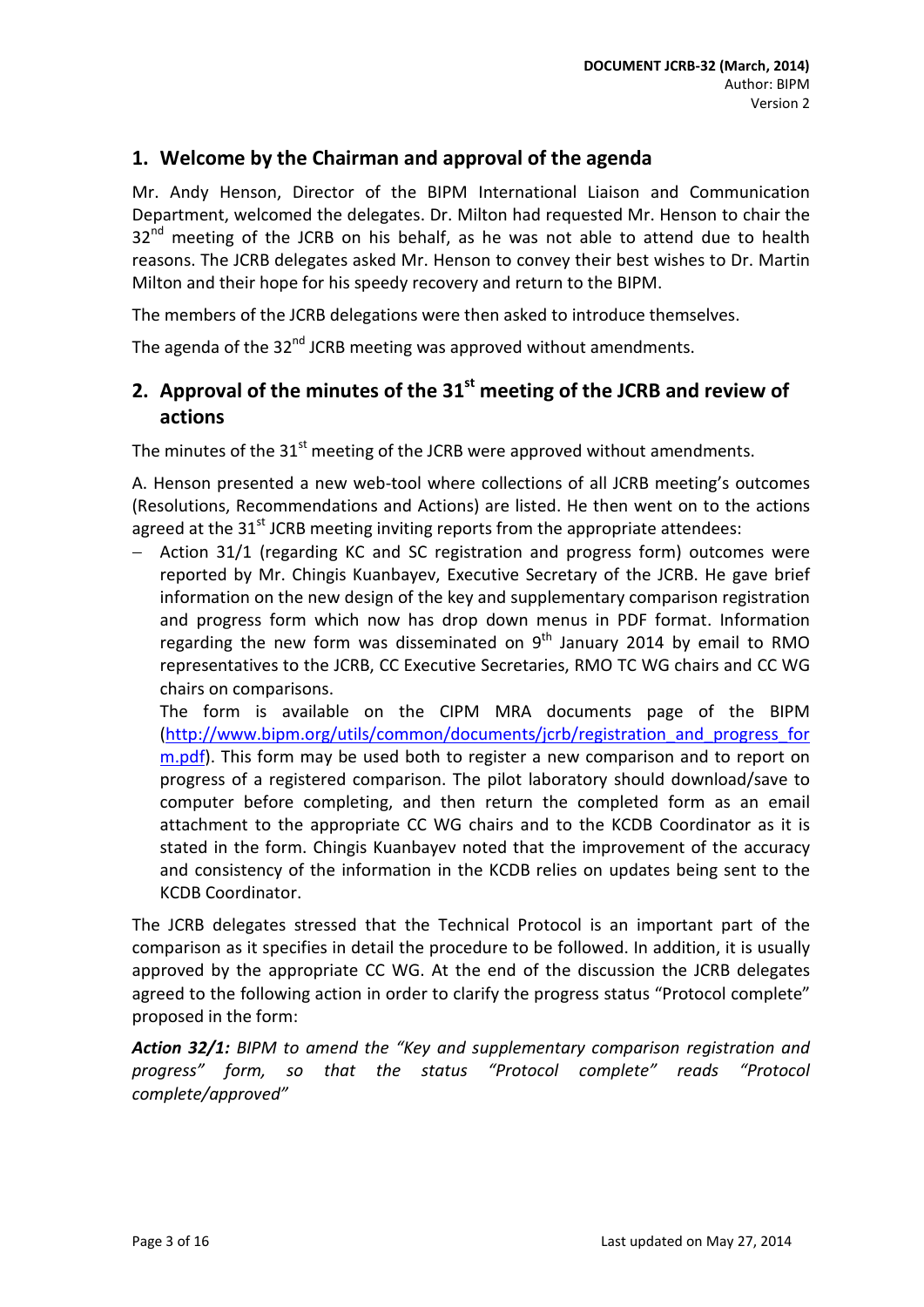- − Action 31/2 and Action 31/3 (regarding two EURAMET documents: "Towards a sustainable CIPM MRA" and "Role of DIs within the CIPM MRA") will be reported by the EURAMET delegation under agenda items 7.4 and 8;
- − Action 31/4 (regarding information from the "pop-up questionnaire" established in the KCDB web site) outcome was reported by Dr. Claudine Thomas, KCDB Coordinator. She presented information regarding visits to both Appendix B and Appendix C for the period from January 24 to March 20, 2014. For the Appendix B (Key and supplementary comparisons) there were 642 unique answers, for the Appendix C (Calibration and Measurement capabilities) there were 1233 unique answers (these numbers do not include the contribution from the BIPM). Clearly the section on CMCs (Appendix C) is more frequently visited than the section on comparisons (Appendix B). The two sections of the KCDB website are mainly visited by NMIs. The interest of DIs in the KCDB is low. The percentages of visits from Accreditation Bodies, Calibration and Testing Laboratories, and Industrial Companies are not negligible, in particular,  $\approx$ 15% of the visits to the Appendix C come from Calibration and Testing Laboratories. Visitors come from all regions of the world. She also mentioned that the "pop-in questionnaire" system may allow to launch other surveys related to the KCDB.

*[The KCDB report on Action 31/4 is available on the restricted-access JCRB working documents webpage. listed as [JCRB-32/06.1](http://www.bipm.org/cc/JCRB/Restricted/32/32-06.1_KCDB_Report_to_32nd_JCRB_Action_31_4.pdf)]*

This report generated considerable interest and the JCRB, having recognized the success of this first questionnaire, proposed the following action in order to get more information prior to the CIPM MRA review in 2015:

*Action 32/3: BIPM to consider launching two (or one combined) questionnaire(s) related to the KCDB using the "pop-in" software addressing:*

- *- "Why users are accessing the KCDB?" and*
- *- "How easy (or not) it was to find the information?"*
- − Action 31/5 (regarding status of CMCs on the JCRB website) will be reported by Executive Secretary of the JCRB under agenda item 9.

A. Henson also informed the JCRB that the CIPM had approved the changes to Document CIPM MRA-D-04 (adding the new Section "12. Greying-out of published CMCs") and also to the form for the nomination of designated institutes (now a two part document, containing information on the expectations and obligations of being a DI, and the "Nomination of Designated Institute" form by itself, which ensures that sufficient information is available when a nomination occurs). He also noted that according to the policy set by the  $25<sup>th</sup>$  JCRB meeting in 2010, the list of greyed-out CMCs that will reach the five-year limit of their greyed-out status within the six months following the JCRB meeting should be reported; this will be addressed under agenda item 9.

## <span id="page-3-0"></span>**3. Report by the Chairman on progress since the 31st JCRB meeting**

A. Henson presented a report on the developments at the BIPM since the  $31<sup>th</sup>$  meeting of the JCRB. The important points of the report included: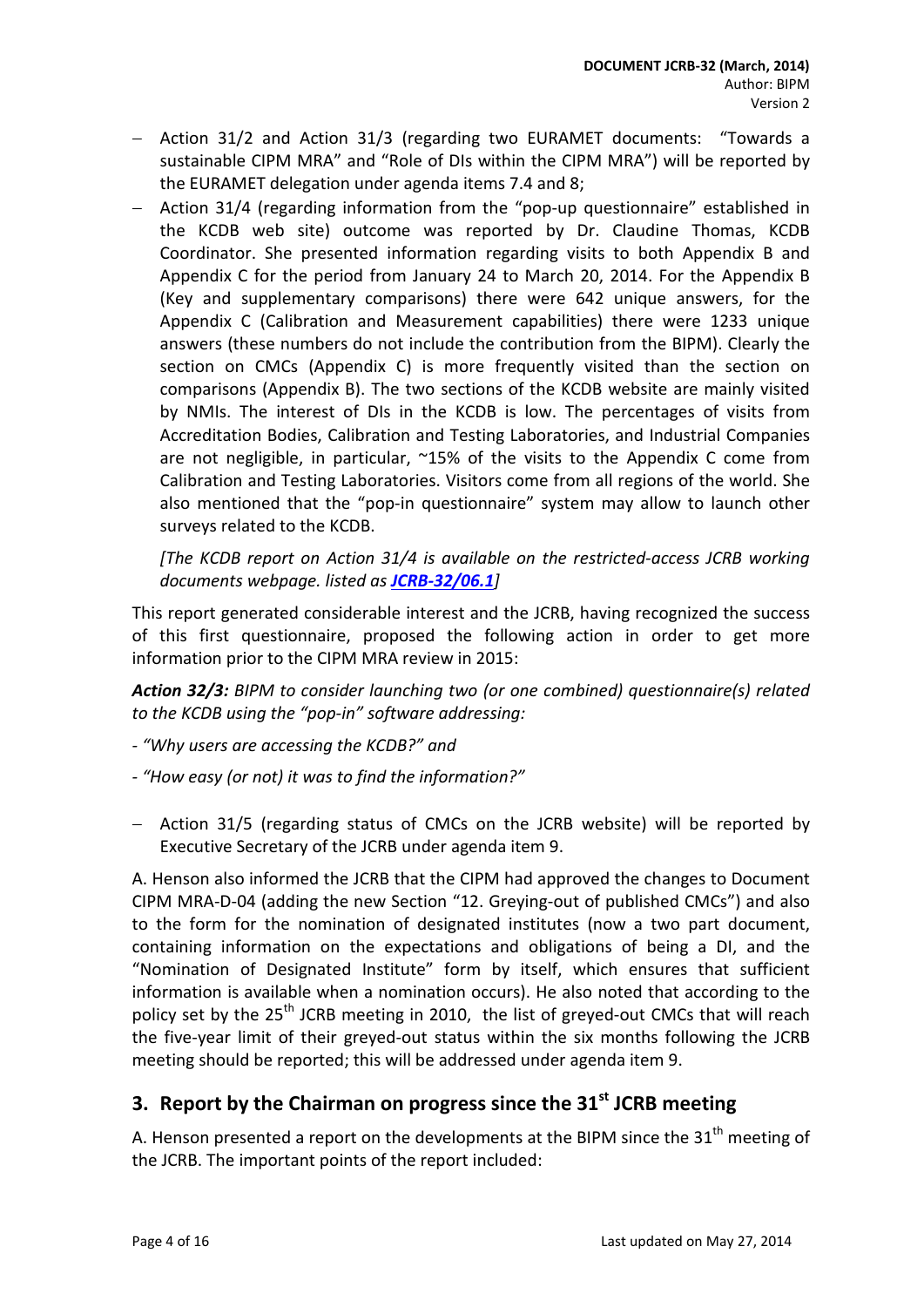- − New members of the BIPM and Associates of the CGPM and new signatories to the CIPM MRA;
- − Forthcoming 25<sup>th</sup> meeting of the CGPM: the 25<sup>th</sup> meeting of the General Conference on Weights and Measures will be held on 18-20 November 2014 in the *Palais des Congrès de Versailles*, Versailles, France. Detailed information on venue, Draft agenda, Working documents and other logistics are listed on the webpage dedicated to the  $25<sup>th</sup>$  meeting of the CGPM: http://www.bipm.org/en/cgpm-2014/
- − CIPM decision on CIPM MRA review: Decision CIPM/102-44, adopted in October 2013, has been superseded following discussions at the 103<sup>rd</sup> meeting of the CIPM in March 2014, with the conclusion that the CIPM MRA review should be the topic of a meeting of NMI Directors in 2015. The intention would be to focus on what works well, and what needs to be changed. The issue would be looked at from the perspective of the "owners" (NMI/DI Directors), with contributions from representatives drawn up from the "operators" (JCRB and NMI experts, CCs, RMOs and the BIPM), and "users" (invited speakers from the key stakeholders such as ILAC, etc.). The current decision of the CIPM on the CIPM MRA review, Decision CIPM/103-12, is available on the CIPM webpage of the BIPM website at: [http://www.bipm.org/utils/en/pdf/CIPM2014-I-Decisions-EN.pdf.](http://www.bipm.org/utils/en/pdf/CIPM2014-I-Decisions-EN.pdf)

The Draft Resolution E related to the CIPM MRA review, for consideration at the  $25<sup>th</sup>$  CGPM in November 2014, was also revised at the  $103<sup>rd</sup>$  meeting of the CIPM in March 2014. It is now available at: [http://www.bipm.org/utils/common/pdf/25th-](http://www.bipm.org/utils/common/pdf/25th-CGPM-Convocation.pdf%23page=31)[CGPM-Convocation.pdf#page=31.](http://www.bipm.org/utils/common/pdf/25th-CGPM-Convocation.pdf%23page=31) This topic will be discussed under agenda item 7.

− Strategy development. The CIPM Consultative Committees (CCs) have each developed strategies related to their areas of activity, which has enabled significant rationalization, particularly related to planning of comparisons. The individual strategy documents are available on each CC webpage, and collectively at: <http://www.bipm.org/en/committees/cipm/strategic-planning.html>

The CC strategy work underpins the BIPM strategy, and consequently the development of the new BIPM Work Program (for 2016 – 2019), which is currently being drawn up. This document will be opened to Member States for consultation in the coming months. This will allow feedback, and a near final version will then be available ahead of the  $25<sup>th</sup>$  meeting of the CGPM.

After discussion of this point, the JCRB, taking into account that CCs activities and strategic views may constitute important lessons and/or experiences in the operation of the mechanisms of the CIPM MRA, adopted the following action:

*Action 32/2: BIPM to collate the comments related to problems with, or desired changes to, the CIPM MRA review from the CCs strategy documents and CCQM questionnaire, which will be later complemented by the feedback from Action 32/6 in order to provide useful and collated input to the JCRB and the NMI Directors Workshop on the CIPM MRA review.*

A. Henson also informed about the DCMAS Network website, where metrology training courses aimed at assisting developing countries can be listed. He mentioned that the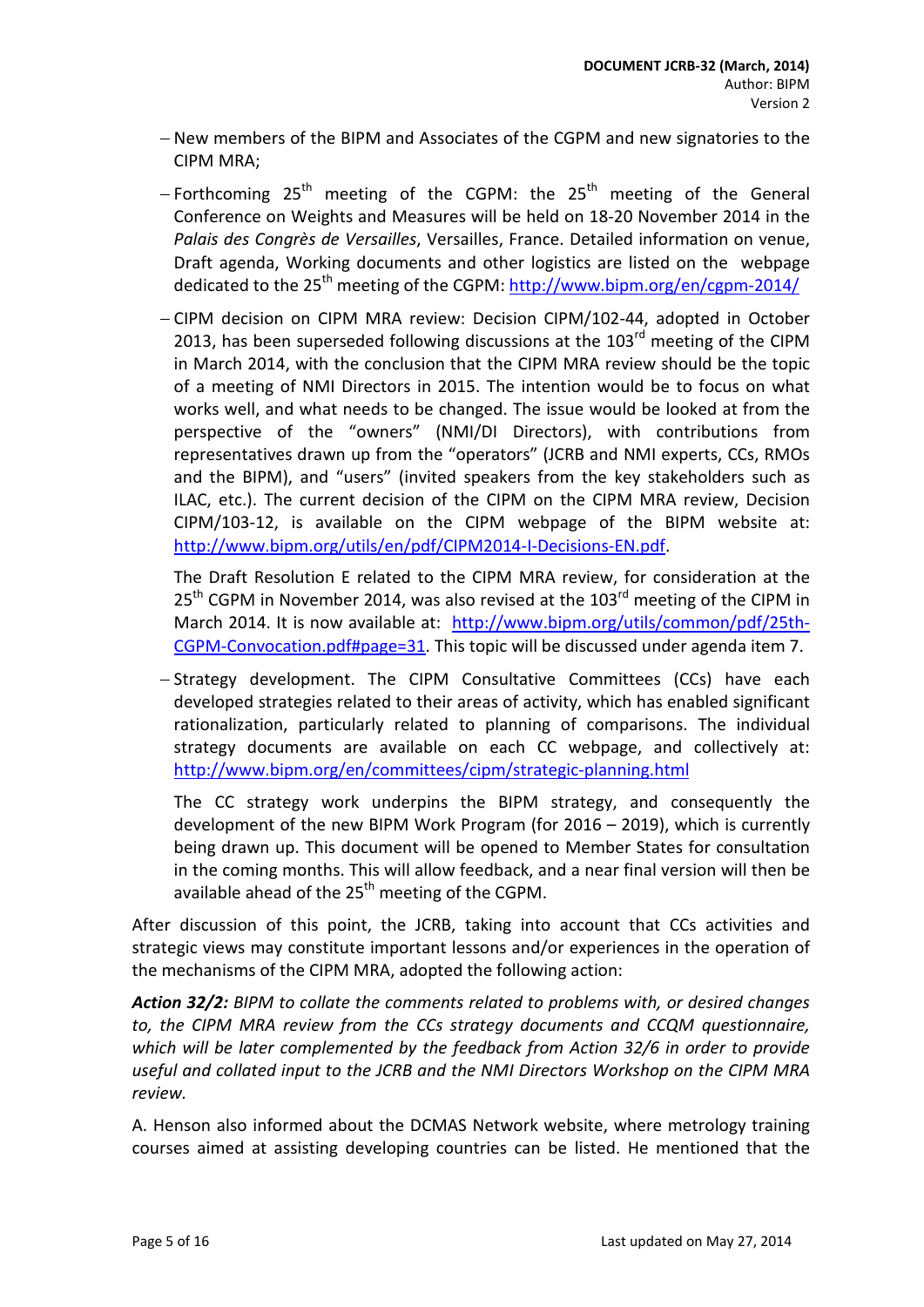website is openly available and as at today training courses organized by KRISS, Korea, are listed there. He then asked whether RMOs would agree to provide appropriate links to their training courses, in order to ensure a wide dissemination of this information. At the end of the discussion, the JCRB agreed on the following action:

*Action 32/9: Noting that the RMOs indicated that they either already have a dedicated webpage (EURAMET) for training or are in the process of creating such page (AFRIMETS, APMP, COOMET, SIM), the BIPM will propose to the DCMAS Network to include the appropriate links on their website. Furthermore BIPM will enquire whether it is possible for them to make "training" more visible on the website. RMOs to provide the JCRB Executive Secretary with appropriate links as soon as they become available.*

*[The Chairman's report is available on the restricted-access JCRB working documents webpage. listed as [JCRB-32/03.0](http://www.bipm.org/cc/JCRB/Restricted/32/32-03.0_Report_by_the_Chairman_on_progress_since_the_31st_JCRB.ppt)]*

## <span id="page-5-0"></span>**3.1. Update on the status of the BIPM QMS**

A. Henson presented the status of the BIPM QMS. He informed the JCRB that the BIPM QMS will be presented at the meeting of the EURAMET TC-Quality in April 2014, which is in accordance with the CIPM decision at its  $100<sup>th</sup>$  meeting that the BIPM present its QMS to RMO Quality TCs/WGs on a rotating basis.

*[The BIPM QMS report is available on the restricted-access JCRB working documents webpage. listed as [JCRB-32/03.1](http://www.bipm.org/cc/JCRB/Restricted/32/32-03.1_BIPM_QMS_Presentation.ppt)]*

## <span id="page-5-1"></span>**4. Report from the CIPM**

R. Kaarls gave a presentation that included the following points:

- − Changes in membership of the CIPM;
- − Outcomes from Session I of the 103rd meeting of the CIPM in March 2014;
- − Issues reported from the meeting of the Presidents and Executive Secretaries of Consultative Committees;
- − Development of a strategy for the BIPM, strategy documents prepared by CCs;
- − Preparation of draft Resolutions for the 25<sup>th</sup> meeting of the CGPM in November 2014.

*[The Report from the CIPM available on the restricted-access JCRB working documents webpage. listed as [JCRB-32/04](http://www.bipm.org/cc/JCRB/Restricted/32/JCRB_March_2014_update_BIPM_26-27_March_2014.ppt).]*

## <span id="page-5-2"></span>**5. Highlights of the RMO reports to the JCRB**

#### <span id="page-5-3"></span>**5.1. SIM**

C. Santo presented the highlights of the SIM report.

#### <span id="page-5-4"></span>**5.2. EURAMET**

B. Jeckelmann presented the highlights of the EURAMET report.

#### <span id="page-5-5"></span>**5.3. COOMET**

P. Neyezhmakov presented the highlights of the COOMET report.

#### <span id="page-5-6"></span>**5.4. APMP**

P. Fisk presented the highlights of the APMP report.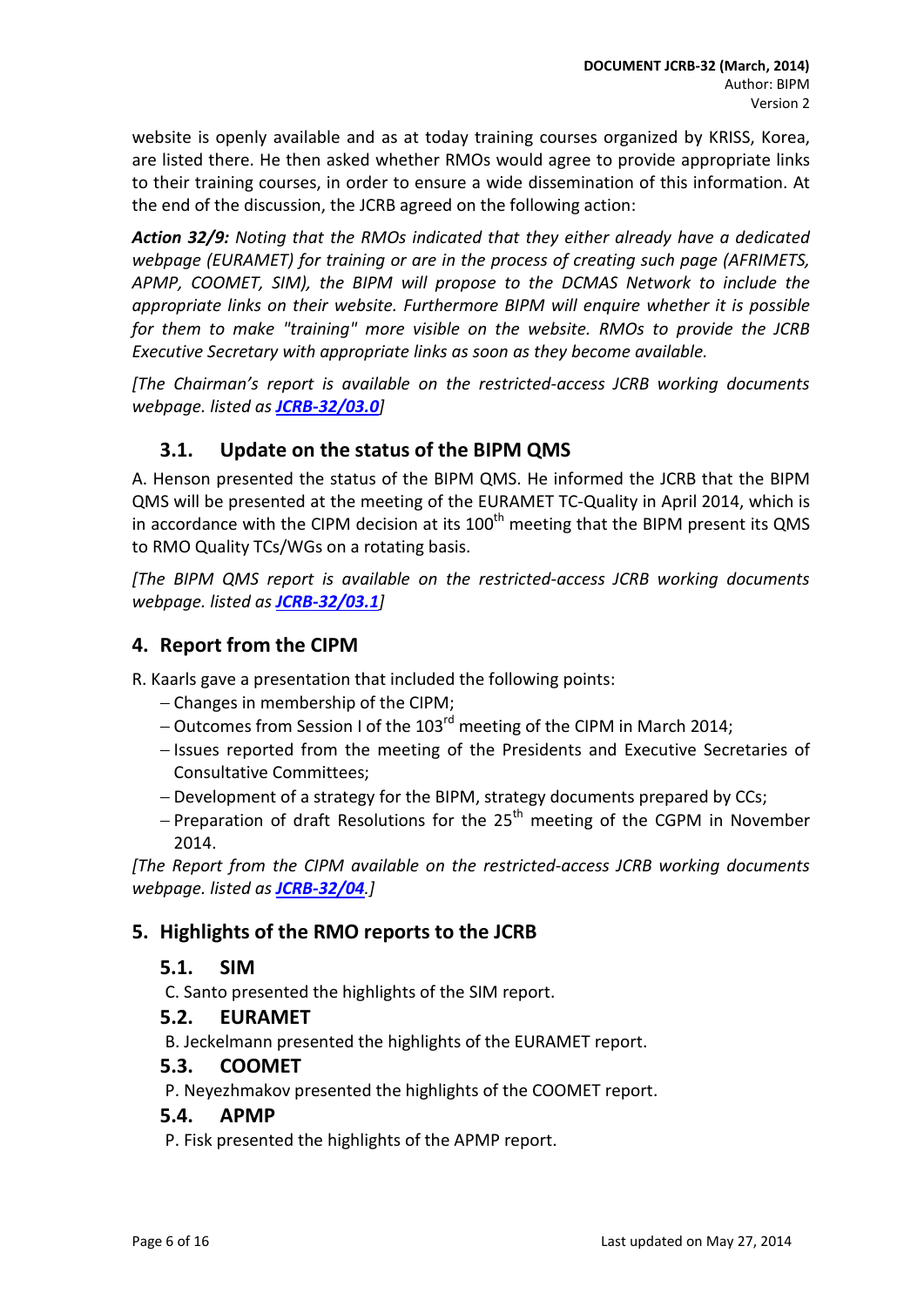## **5.5. AFRIMETS**

<span id="page-6-0"></span>W. Louw presented the highlights of the AFRIMETS report. After the end of the presentation, the EURAMET delegation asked whether AFRIMETS has taken the responsibility for the QS review of NIS, Egypt, or whether this still remains under the responsibility of the EURAMET TC on QS. W. Louw, in response to the question, confirmed that the AFRIMETS TC on QS reviewed the QS of NIS, including the QS covering its laboratories that either have CMCs in the KCDB or CMCs that are currently submitted for intra-regional review. It gave its approval on the facts that the NIS QS meets the rules of AFRIMETS and is fit-for-purpose for the CIPM MRA. AFRIMETS has now taken full responsibility for NIS within the CIPM MRA.

*[The individual RMO presentations are available on the restricted-access JCRB working documents webpage. Listed as [JCRB-32/05.1](http://www.bipm.org/cc/JCRB/Restricted/32/32-05.1_SIM-Report_32ndJCRB.docx); [JCRB-32/05.2](http://www.bipm.org/cc/JCRB/Restricted/32/32-05.2_EURAMET-Report_32ndJCRB_v040318.docx); [JCRB-32/05.3](http://www.bipm.org/cc/JCRB/Restricted/32/32-05.3_COOMET-Report_32ndJCRB.pdf); [JCRB-32/05.4](http://www.bipm.org/cc/JCRB/Restricted/32/32-05.4_APMP-Report_32ndJCRB.pdf) and [JCRB-32/05.5](http://www.bipm.org/cc/JCRB/Restricted/32/32-05.5_AFRIMETS_Report_32nd_JCRB.doc) respectively.]*

## <span id="page-6-1"></span>**6. KCDB report**

C. Thomas presented a summary of the semi-annual KCDB report to the JCRB. The information included the following points:

- − As at 1st of March 2014, the KCDB included a total of 24 521 CMCs. Over the period covered by this Report 33 newly approved sets of CMCs were published, corresponding to an additional 250 CMCs.
- $-150$  CMCs were temporarily removed from the KCDB against 280 as at 1<sup>st</sup> September 2013.
- − As at 01 March 2014, there remained only 1 CMC greyed-out from the KCDB more than five years ago (Mexico, in RI, Neutron measurements). Request was received on 10 January 2014 to keep it in the grey zone over 2014, the time needed to fix-up the Quality System which covers this CMC.
- − Only 20 Associates over the 37 Associates who have already signed the CIPM MRA have CMCs currently published in the KCDB.
- − 66 % of the total 1255 comparisons (key and supplementary) have their reports published in the KCDB; about 2160 graphs of equivalence are currently available, including more than 50 new graphs of equivalence published over the last six months.

At the end of presentation, the JCRB delegates indicated their interest to receive information at future JCRB meetings about which Associates of the CGPM meet the criteria of Resolution 4 of the  $24<sup>th</sup>$  meeting of the CGPM. After the discussion, the JCRB agreed on the following action:

*Action 32/4: BIPM to provide a list at each JCRB meeting of Associates of the CGPM who have been encouraged to become a Member State of the BIPM (in accordance with Resolution 4 of the 24th meeting of the CGPM).*

*[The KCDB report available on the restricted-access JCRB working documents webpage. listed as [JCRB-32/06.0](http://www.bipm.org/cc/JCRB/Restricted/32/32-06.0_KCDB_Report_to_32nd_JCRB.pdf).]*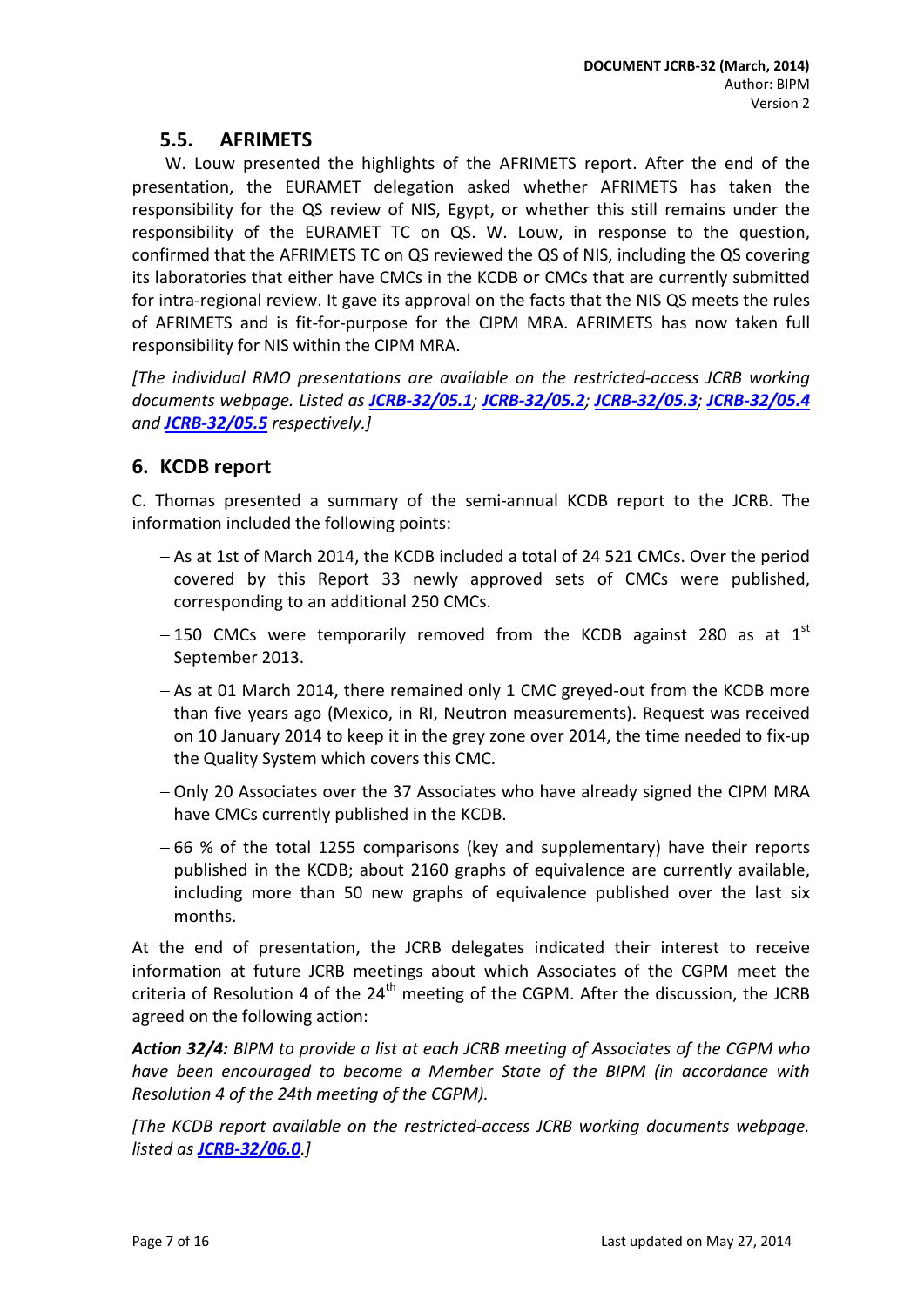#### <span id="page-7-0"></span>**7. Discussion on the CIPM MRA review**

A. Henson opened the discussion, gave brief information about the CIPM decision on the CIPM MRA review and informed delegates that a NMI Directors meeting/Workshop on the CIPM MRA review will be organized in 2015. He then asked the EURAMET delegation for an overview of the EURAMET paper "Towards a sustainable CIPM MRA". B. Jeckelmann replied by reminding the delegates that this paper was discussed at the  $31<sup>st</sup>$ JCRB meeting and contains the proposed three steps in order to move forward in the implementation of the CIPM MRA, namely define the needs; simplify the system; improve the efficiency.

Overall, the RMOs expressed their positive views on the EURAMET paper and noted the EURAMET's ongoing efforts to aid streamlining operations within the CIPM MRA.

After the overview of the document, M. Chambon presented the EURAMET activities towards the CIPM MRA review. She informed the delegates that EURAMET established a working group which is focused on the following items: EURAMET input on revision of documents under the formal authority of the CIPM; revision of documents under the formal authority of the JCRB; revision of documents under the formal authority of the RMOs; and actions by the CCs. The finalized version of the paper will be discussed at the EURAMET GA in June 2014 and could be made openly available afterwards.

In the subsequent discussion, the RMOs expressed the view that the benefits and successes of the CIPM MRA should be highlighted at the forthcoming CGPM. This can be presented from the perspective of the NMIs/DIs ("owners" of the CIPM MRA) and probably by the key stockholders ("users") who benefit from the participation in the CIPM MRA.

After discussion, the JCRB agreed on the following resolution and action aimed at enhancing the positive impact of the CIPM MRA:

*Recommendation 32/1: Each RMO to provide an official representative to the NMI Directors Workshop on CIPM MRA review.*

*Action 32/5: CIPM MRA: Each RMO to prepare bullet points identifying, from their perspective, the benefits and the successes of the CIPM MRA. The intention is to eventually combine these into a single presentation to be made at the CGPM as an introduction to the Draft Resolution to be presented at the 25th meeting of the CGPM on the CIPM MRA. It is envisaged that the common points will be compiled and supplemented by RMO specific perspectives (one slide per RMO). BIPM will add introductory statistics, and the presentation will conclude with progress already made towards a sustainable CIPM MRA and as an introduction to the Draft Resolution.*

*RMOs to coordinate and send the common and RMO specific bullet points to the BIPM (JCRB Executive Secretary) by the end of May, 2014 so that the presentation can be discussed at the June meeting of the CIPM bureau.*

The RMOs have experience with the operation of the CIPM MRA mechanisms and are able to also identify what works well and what needs to be improved (within their sphere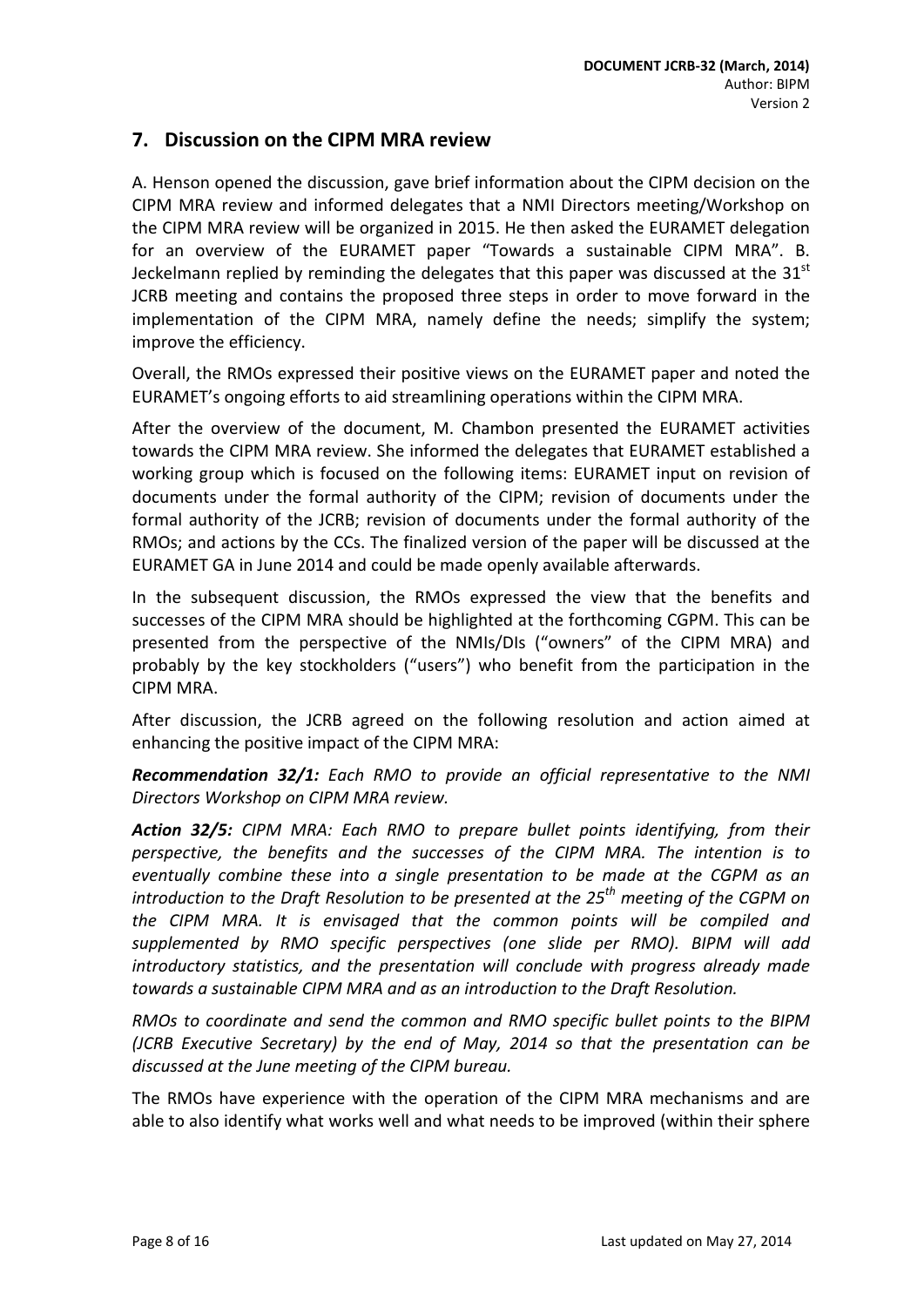of responsibility). After discussion, the JCRB agreed on the following action aimed to help the work toward the review of the CIPM MRA:

*Action 32/6: Each RMO to individually contribute to the CIPM MRA review by highlighting the successes and challenges for them and their stakeholders, and suggest practical ideas for improvements in the operation of the activities falling within the responsibility of the JCRB. To facilitate collation of the information the RMOs will attempt to follow a common format. To enable development of the format each RMO should send its ideas for line items to A. Steele by beginning of June 2014. A. Steele will propose a draft common format to the RMOs for comments by the end of June 2014. The final completed discussion document to be submitted by each RMO to the BIPM by the end of 2014 for discussion at the 2015 JCRB meeting.*

## <span id="page-8-0"></span>**8. Role of DIs within the CIPM MRA**

The EURAMET delegates presented updates of the paper "Role of DIs within the CIPM MRA" originally tabled by EURAMET, which had been circulated for wider review to the other RMOs. The first version of the paper was discussed at the  $31<sup>st</sup>$  JCRB meeting. Some RMOs presented their views referring to the context within their RMOs. Overall, the RMOs supported the approach of the EURAMET paper "Role of DIs within the CIPM MRA". Noting that SIM has already provided comments, the remaining RMOs were asked to submit their comments as soon as possible (if they have any). The RMOs also asked the EURAMET delegates and the JCRB Executive Secretary to investigate the possibilities of wider use of the document such as including it as a CIPM MRA guidance for DIs. A. Henson said that the CIPM has some documents such as Document CIPM 2005-07 "NMIs and other Designated Institutes" and other *ad-hoc* information documents, and confirmed that a general guidance document on DI's participation in the CIPM MRA would be helpful. At the end of the discussion, the JCRB adopted the following actions:

*Action 32/7: EURAMET to update their paper "Role of DIs within the CIPM MRA" taking due account of comments received internally and from other RMOs, for use internally within EURAMET. BIPM to check that the revised EURAMET paper is consistent with CIPM MRA rules and practices.*

*Action 32/8: EURAMET to collaborate with the BIPM to produce a generalized version of the paper "Role of DIs within the CIPM MRA" for wider use by the other RMOs and for possible adoption by the JCRB.*

## <span id="page-8-1"></span>**9. Status of CMC submission and review / Issues from Consultative Committees**

C. Kuanbayev made a presentation on the status of CMC submissions and the JCRB website. The status of the CMC sets that have been stalled since 2010 was presented. Two sets of CMCs (APMP.RI.7.2011 and SIM.TF.8.2013) that were not approved and are still in status "waiting for approval" were identified. He then explained that if a CMC set is not approved (reviewers voted against) it remains in status "waiting for approval" forever. He thus asked APMP and SIM to undertake actions on the two CMC sets that are currently concerned. After discussion APMP and SIM official representatives to the JCRB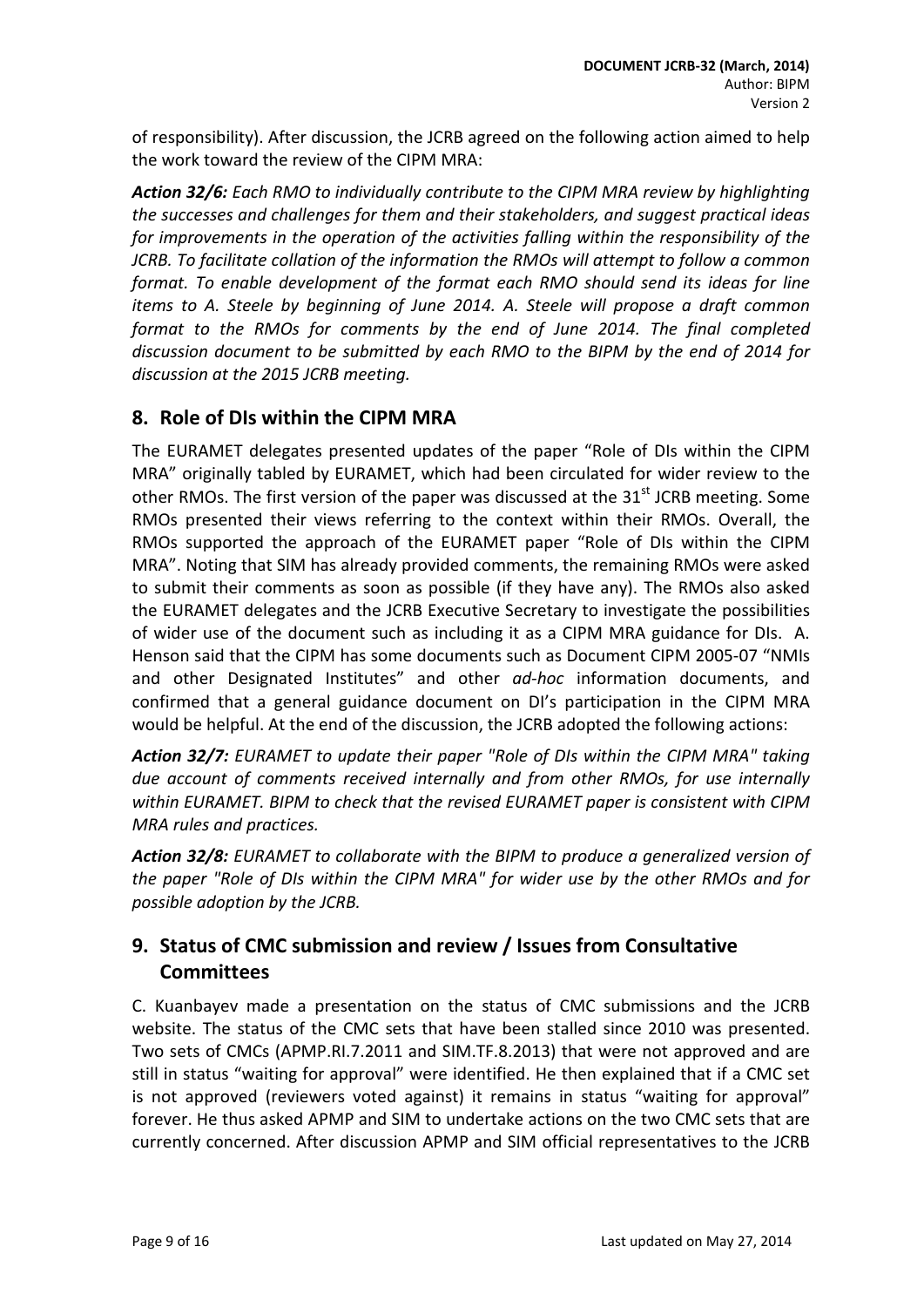confirmed that APMP.RI.7.2011 and SIM.TF.8.2013 can be abandoned and asked the JCRB Executive secretary to take the appropriate action, namely to turn them into status "Abandoned" in the JCRB CMC review website.

C. Kuanbayev proposed to investigate the possibility of applying an additional status ("Not approved") for CMC sets under approval but which received at least one vote against from the RMO reviewers.

C. Kuanbayev presented the results of an analysis related to the occurrence of losses of rights (either to indicate intention to review, or to submit a review report, or to vote for approval) over three different periods of time:

- − from 2001 to December 2013 (before the JCRB Workshop on CMC review);
- − from January to July 2013 (after the JCRB Workshop on CMC review, but before launching the new deadlines); and
- from August 2013 to March 2014 (after launching the new deadlines).

The results of the analysis clearly indicate that the time taken for review has been significantly reduced. The average time taken for review was approximately 6 months over the first period while it now takes 2.5 months on average. However C. Kuanbayev stressed the point that after launching of the shorter deadlines there was a clear increase of the occurrence of losses of rights. After discussion he asked the RMO representatives on the JCRB to keep tracking the status of the CMC sets using the "RMO actions pending" page of the JCRB website in order to avoid losing their rights to participate.

#### **CMCs that will reach the five-year limit for greyed-out status within the six months following the JCRB meeting:**

This concerns 4 CMCs from two countries:

- 3 CMCs in pressure (France) will reach the five-year limit on 24 April 2014, and
- − 1 CMC in length (Bulgaria) will reach the five-year limit on 29 June 2014.

The JCRB Executive Secretary will take the appropriate action with the RMO involved (EURAMET) at the dates mentioned above, as described at Section 12 in Document CIPM MRA-D-04.

### <span id="page-9-0"></span>**10. Procedures to be submitted to the CIPM for approval**

A. Henson made a presentation on changes that are proposed to be brought to three guidance documents: one document was for discussion and the two others for approval.

**CIPM MRA-G-03 (discussion of concept):** This document was developed after discussions held at several meetings of the JCRB. It was approved as Document CIPM/2006-03 in 2006, and then reformatted as Document CIPM MRA-G-03 in 2008.

This guidance document contains procedures (panel review) for the review of the Quality Systems operated by IGO institutes, and for the review of their CMCs. In practice this had been done only twice, for the CMC sets IAEA.RI.1.2001 and IAEA.RI.2.2006, the other CMC sets having been submitted through the RMO where the IGO laboratories are geographically located (including IAEA). A. Henson asked the JCRB delegates whether this current practice should be embodied as an alternative option in the guideline, which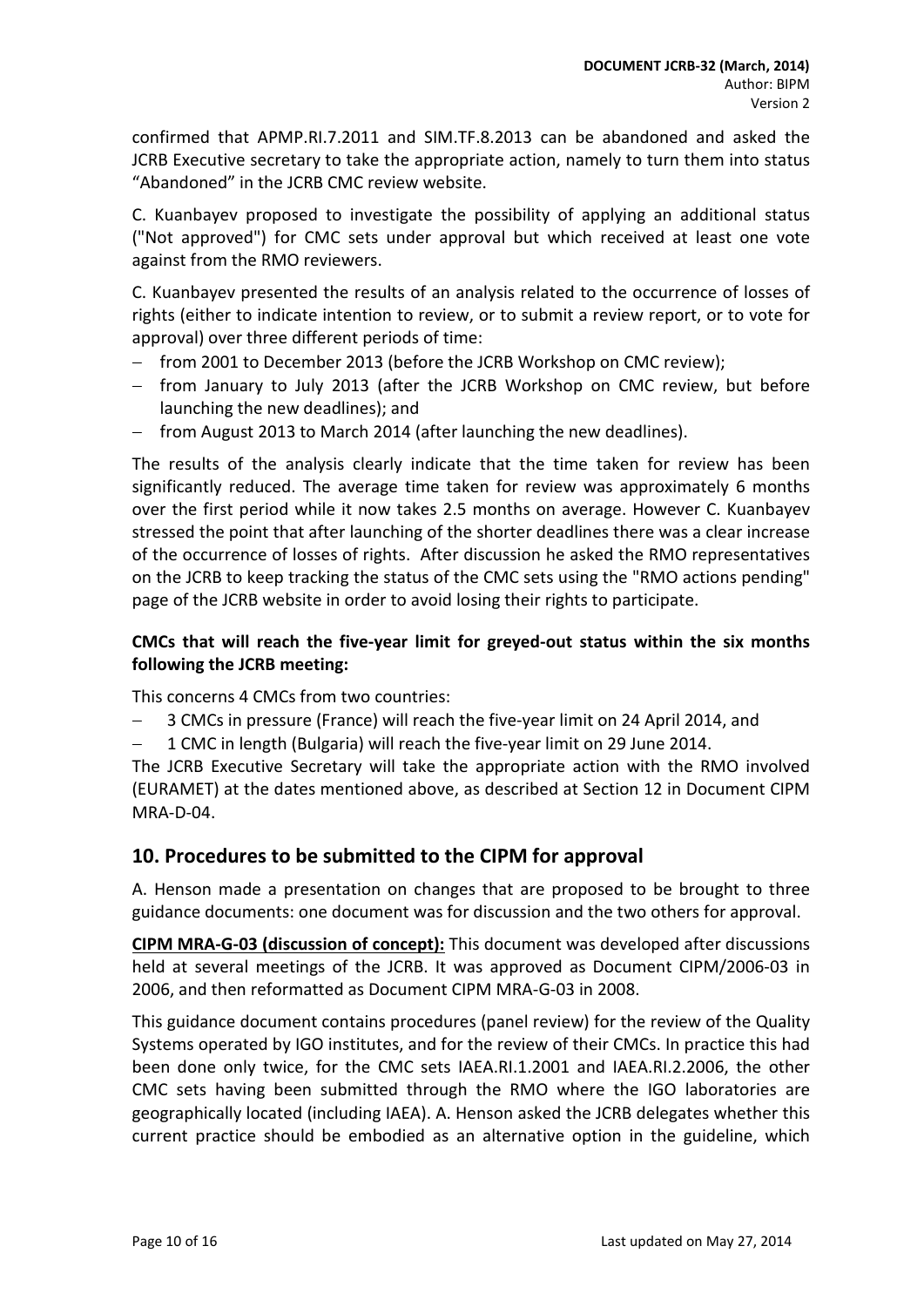would allow the IGO to choose either option. After discussion the JCRB agreed on the following action:

*Action 32/12: JCRB Executive Secretary to update the document CIPM MRA-G-03 for consideration at the next JCRB meeting by adding an additional option whereby the IGO may elect to work through one or more regions (on behalf of all other regions) for review of the QS and intra-regional review of the IGO's CMC declarations.*

**CIPM MRA-D-02 (request for approval):** A. Henson informed the JCRB that the CIPM Secretary received a request from VNIIM on the use of the CIPM MRA logo on verification certificates. The CIPM Bureau considered the request in the context of ISO/IEC 17025, to which the CIPM MRA and its interpretation documents are intimately linked. ISO/IEC 17025 allows calibration certificates that include statements of compliance or verification against an identified metrological specification or clauses thereof. The CIPM Bureau noted that the guidance document "Use of the CIPM MRA logo and certificates statement" (CIPM MRA-D-02) should be reviewed, to ensure that it is clear that placing the logo and/or the statement does not offer any endorsement regarding the statement of compliance or the verification. After discussion, the JCRB adopted the following action:

*Action 32/14: The JCRB agrees on the proposed additional text to the guidance document CIPM MRA-D-02 (which a further suggested text amendment) in response to the request of the CIPM bureau regarding the use of the CIPM MRA logo on certificates/reports that include a statement of conformity. The text clarifies that the CIPM MRA logo attests only to the measurement component of such certificates/reports. The JCRB Chairman to inform the CIPM on the clarification.*

**Nomination of a Designated Institute (request for approval):** The BIPM sometimes receives nominations of designation for institutes by the national authority bodies, which are significantly backdated (months or in some cases even years). The date of designation is included to the list of Signatories of the CIPM MRA. In order to avoid misleading information and inconsistencies it was proposed to add a footnote to the document, "Nomination of a Designated Institute":

*"Starting date of participation in the CIPM MRA will be considered as the date when the BIPM receives the signed designation form and it is this date that the BIPM will display in the KCDB".*

The proposed change was endorsed by the JCRB and the following action was agreed:

*Action 32/13: The JCRB Chairman to inform the CIPM of the changes to the form "Nomination of a Designated Institute" whereby in future the starting date of participation in the CIPM MRA will be considered as the date on which the BIPM receives the designation form.*

At the end of the discussion, A. Henson stressed the point that some of the changes in the previous documents are significant and warrant the current process of JCRB recommendation followed by CIPM approval. However, there are also revisions of CIPM MRA documents that only consist in editorial changes (eg. changing "MRA" to "CIPM MRA"), in a change of a file format (eg. changing "KC and SC registration" from "Word" to "pull-down menu PDF"), or in updating cross references (to other CIPM MRA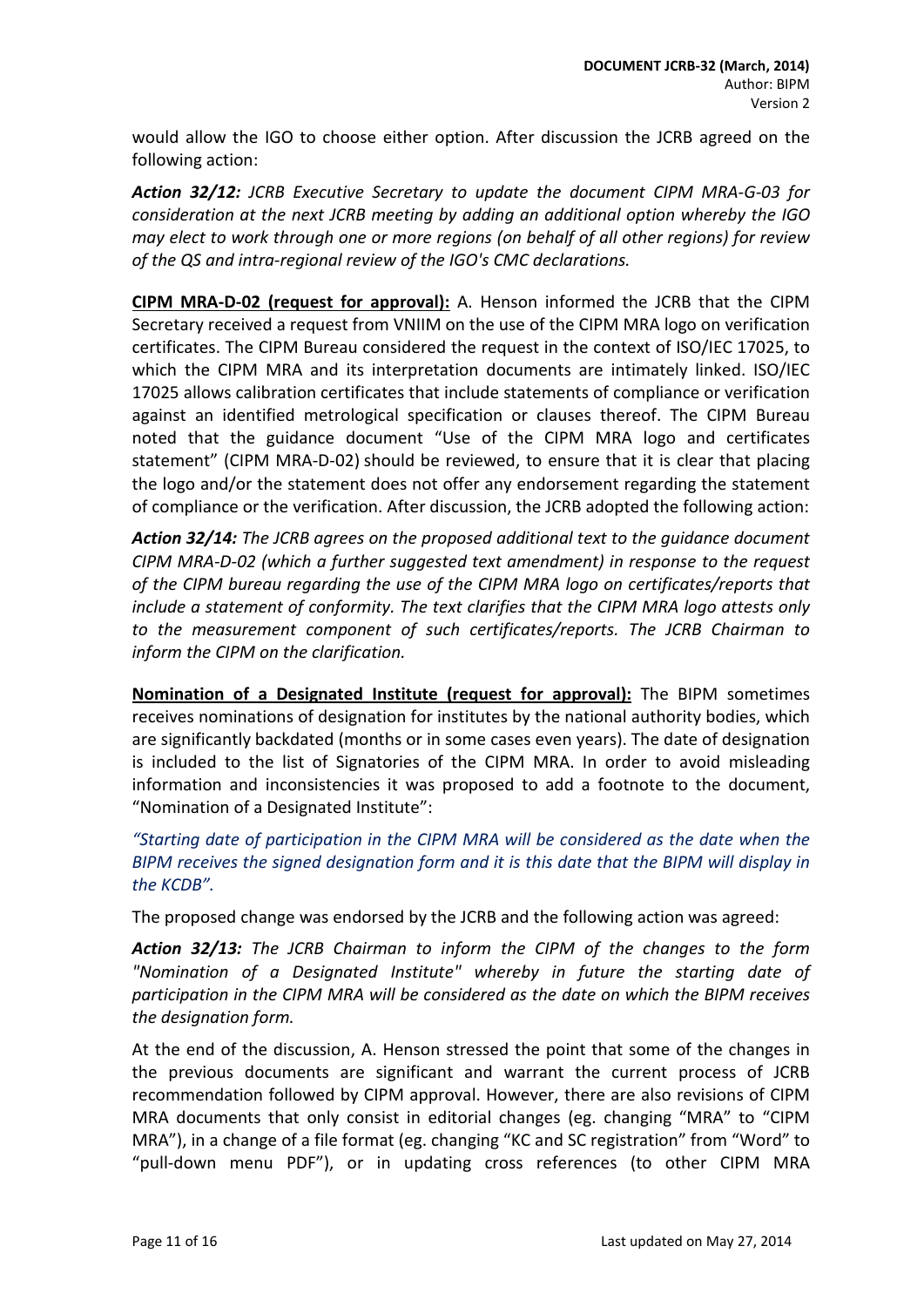documents). In these circumstances, the modification can be authorized by the JCRB without requiring the formal approval of the CIPM. This would remove the "approval item" from the CIPM agendas, since such changes do not require to be debated by the CIPM, and would speed up the publication of up-to-date documents.

Having discussed, the JCRB agreed to the following action:

*Action 32/10: The JCRB Chairman to inform the CIPM that the CIPM MRA documents requiring revisions related to minor editorial and format changes and updating of internal cross references approved by the JCRB will be brought to the CIPM for information.*

#### <span id="page-11-0"></span>**11. Discussion on GULFMET updates**

Referring to the written report submitted by GULFMET, A. Henson opened the session and thanked GULFMET for the updates. Since GULFMET's participation in the  $29<sup>th</sup>$  JCRB meeting, GULFMET has made significant progress in order to enhance its technical capabilities and raise its competencies to operate as an RMO recognized by the CIPM.

The GULFMET report included the following points:

- Development of the GULFMET organizational structure and establishment of Technical Committees (TCs for Mass and Related Quantities, Electrical and Magnetism, Thermometry and Quality Management System);
- Development of guidance documents for Technical Committees, on CMC review and QS (QMS presentation, peer-review within the CIPM MRA, QMS annual report, etc.);
- − Organization of training courses for its member NMIs and TC chairs in order to build a technical competence to participate in the inter-regional CMC review process. Experts of GULFMET participated in several meetings. Especially, technical experts of UME Tubitak, Turkey, participated in the GULFMET TC meetings. TC chairs in turn participated as guest experts in the EURAMET TC meetings. The President and the Secretary of GULFMET participated in the EURAMET GA;
- − Signing the MoU between GULFMET and KRISS/Korea on October 21, 2013. The scope of the MoU includes technical assistance and consultation, conducting joint research projects, exchange of researchers, exchange of technical information, such as reference data, materials and publications, participation of seminars, workshops and training courses in each other's laboratories, etc.

It was noted that there is currently only one Member State of the BIPM and one Associate of the CGPM within GULFMET. The other five members of GULFMET have all indicated their intention to participate in the activities of the Metre Convention in the near future.

Overall, the JCRB welcomed the signature of the MoU and the liaisons which are being built with other technically experienced NMIs, such as TUBITAK UME (Turkey) and KRISS (South Korea). The JCRB strongly encouraged GULFMET to continue expanding its participation in the activities of the Metre Convention*,* and to encourage participation by other countries in the region in GULFMET activities so as to expand the available pool of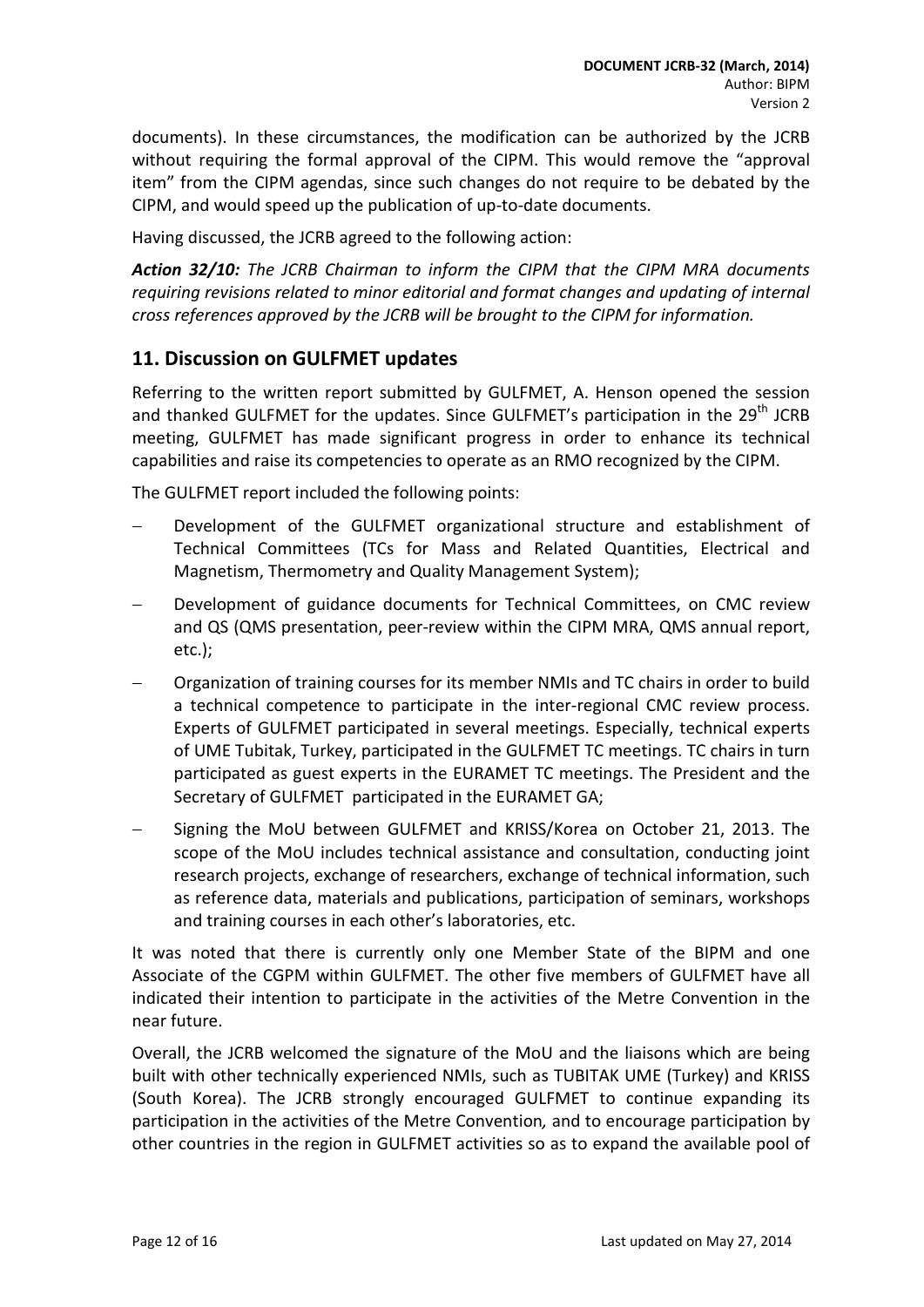expertize. Taking into account the successful establishment of the main structures, the JCRB was of the view that GULFMET has now reached the stage where it should focus on demonstrating technical competence as an RMO within the meaning of the CIPM MRA. This could include for example, participating in comparisons organized by other RMOs, organizing and piloting GULFMET comparisons (ideally with participation of competent NMIs from other RMOs) and preparing example CMCs with uncertainty budgets.

*Action 32/11: BIPM to write to GULFMET thanking them for the 2013 progress report and welcoming the progress made. The letter should also include useful advice on key elements/activities that would increase the confidence of the metrology community as GULFMET strives to be as an RMO within the meaning of the CIPM MRA.*

## <span id="page-12-0"></span>**12. Any Other Business**

#### <span id="page-12-1"></span>**12.1. World Metrology Day poster**

A. Henson presented WMD 2014, a joint initiative between BIPM and OIML celebrating 20<sup>th</sup> of May anniversary of the signing of the Metre Convention. He gave a general overview of the history of WMD posters development. At the  $30<sup>th</sup>$  JCRB meeting in 2013, RMOs were asked to work in turn with their regional legal metrology organizations or representatives to take responsibility for the development of the annual poster (though still under BIPM/OIML editorial control). APMP agreed to support this task for 2014. So, the 2014 WMD poster was produced in conjunction with KRISS (South Korea). The theme for 2014 is "Measurements and the global energy challenge". The 2014 website is live at [www.worldmetrologyday.org](http://www.worldmetrologyday.org/)

*Action 32/15: AFRIMETS has volunteered to identify an NMI within its region to work with BIPM and BIML in developing the World Metrology Day poster for 2015.*

#### <span id="page-12-2"></span>**12.2. Improving access to JCRB outcomes**

A. Henson presented the new tool on the open JCRB CMC review website [\(http://www.bipm.org/jsp/en/JCRBOutcomes.jsp\)](http://www.bipm.org/jsp/en/JCRBOutcomes.jsp) where all outcomes of the JCRB meetings are listed. This tool was created in order to save the history of the resolutions, recommendations and actions that were adopted/taken by the JCRB, and to make them more easily searchable.

### <span id="page-12-3"></span>**13. Next Meetings**

A. Henson opened the discussion reminding the delegates that at the  $31<sup>st</sup>$  JCRB meeting the question of the frequency of the JCRB meetings had already been approached. He then asked each RMO as to whether it was necessary for the JCRB to meet twice a year. In view of their answers, he proposed to cancel the 2014 autumn meeting of the JCRB because of the preparative and logistic workload related to forthcoming CGPM meeting in November 2014.

After discussion the JCRB delegates adopted the following resolutions:

*Resolution 32/1: There will not be a meeting of the JCRB in late 2014 (because of the logistics and workload related to the 25th CGPM).*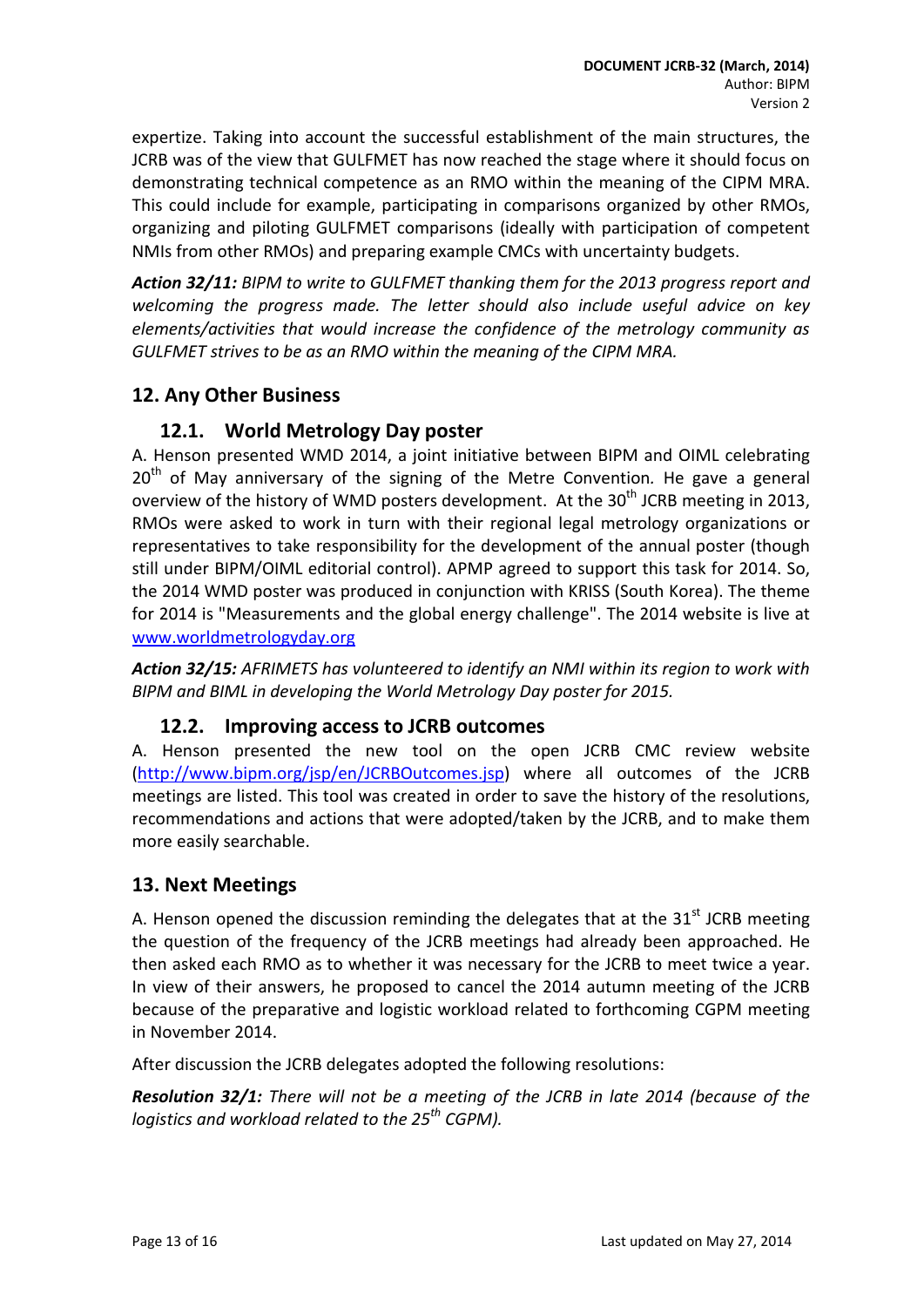*Resolution 32/2: Two JCRB meetings will be scheduled each year. A decision will be made on a "case by case" basis as to whether the second meeting is necessary. Rotation of the meetings between BIPM and regions will be decided accordingly.* 

*Resolution 32/3: The 33rd meeting of the JCRB will take place on March 18 and 19, 2015 at the BIPM.* 

*Resolution 32/4: The 34th meeting of the JCRB is scheduled for September, 2015 at the KazInMetr, Kazakhstan.* 

Noting that Chingis Kuanbayev, on secondment from KazInMetr, Kazakhstan, since September 2012, will complete his secondment at the end of January 2015, and that this  $32<sup>nd</sup>$  meeting of the JCRB will be his last one, the JCRB expressed its thanks to him for his outstanding contribution as JCRB Executive Secretary, and asked that these thanks be recorded.

## <span id="page-13-0"></span>**14. Meeting closure**

A. Henson thanked the delegations for their continuous support to the CIPM MRA process and for their active participation in the meeting.

<span id="page-13-1"></span>Having no further issues for discussion, the meeting was closed.

#### **15. Resolutions, Recommendations & Actions**

**Action 32/1:** BIPM to amend the "Key and supplementary comparison registration and progress" form, so that the status "Protocol complete" reads "Protocol complete/approved".

**Action 32/2:** BIPM to collate the comments related to problems with, or desired changes to, the CIPM MRA review from the CCs strategy documents and CCQM questionnaire, which will be later complemented by the feedback from Action 32/6 in order to provide useful and collated input to the JCRB and the NMI Directors Workshop on the CIPM MRA review.

**Action 32/3:** BIPM to consider launching two (or one combined) questionnaire(s) related to the KCDB using the "pop-in" software addressing:

- − "Why users are accessing the KCDB?" and
- − "How easy (or not) it was to find the information?"

**Action 32/4:** BIPM to provide a list at each JCRB meeting of Associates of the CGPM who have been encouraged to become a Member State of the BIPM (in accordance with Resolution 4 of the  $24<sup>th</sup>$  meeting of the CGPM).

**Action 32/5:** CIPM MRA: Each RMO to prepare bullet points identifying, from their perspective, the benefits and the successes of the CIPM MRA. The intention is to eventually combine these into a single presentation to be made at the CGPM as an introduction to the Draft Resolution to be presented at the  $25<sup>th</sup>$  meeting of the CGPM on the CIPM MRA. It is envisaged that the common points will be compiled and supplemented by RMO specific perspectives (one slide per RMO). BIPM will add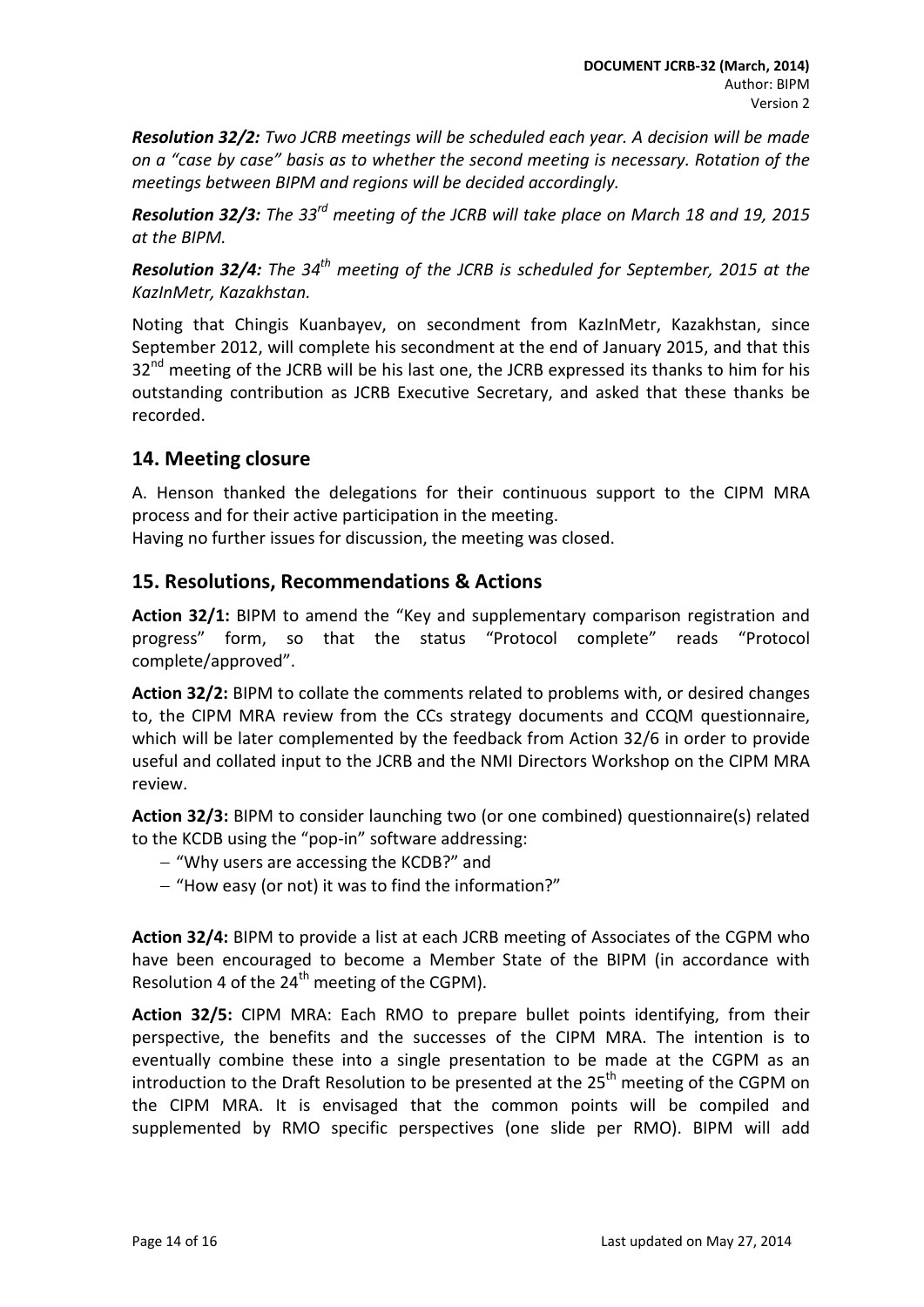introductory statistics, and the presentation will conclude with progress already made towards a sustainable CIPM MRA and as an introduction to the Draft Resolution.

RMOs to coordinate and send the common and RMO specific bullet points to the BIPM (*JCRB Executive Secretary*) by the end of May, 2014 so that the presentation can be discussed at the June meeting of the CIPM bureau.

**Action 32/6:** Each RMO to individually contribute to the CIPM MRA review by highlighting the successes and challenges for them and their stakeholders, and suggest practical ideas for improvements in the operation of the activities falling within the responsibility of the JCRB. To facilitate collation of the information the RMOs will attempt to follow a common format. To enable development of the format each RMO should send its ideas for line items to A. Steele by beginning of June 2014. A. Steele will propose a draft common format to the RMOs for comments by the end of June 2014. The final completed discussion document to be submitted by each RMO to the BIPM by the end of 2014 for discussion at the 2015 JCRB meeting.

**Action 32/7:** EURAMET to update their paper "Role of DIs within the CIPM MRA" taking due account of comments received internally and from other RMOs for use internally within EURAMET. BIPM to check that the revised EURAMET paper is consistent with CIPM MRA rules and practices.

**Action 32/8:** EURAMET to collaborate with the BIPM to produce a generalized version of the paper "Role of DIs within the CIPM MRA" for wider use by the other RMOs and for possible adoption by the JCRB.

**Action 32/9:** Noting that the RMOs indicated that they either already have a dedicated webpage (EURAMET) for training or are in the process of creating such page (AFRIMETS, APMP, COOMET, SIM), the BIPM will propose to the DCMAS Network to include the appropriate links on their website. Furthermore BIPM will enquire whether it is possible for them to make "training" more visible on the website. RMOs to provide the JCRB Executive Secretary with appropriate links as soon as they become available.

**Action 32/10:** The JCRB Chairman to inform the CIPM that the CIPM MRA documents requiring revisions related to minor editorial and format changes and updating of internal cross references approved by the JCRB will be brought to the CIPM for information.

**Action 32/11:** BIPM to write to GULFMET thanking them for the 2013 progress report and welcoming the progress made. The letter should also include useful advice on key elements/activities that would increase the confidence of the metrology community as GULFMET strives to be as an RMO within the meaning of the CIPM MRA.

**Action 32/12:** JCRB Executive Secretary to update the document CIPM MRA-G-03 for consideration at the next JCRB meeting by adding an additional option whereby the IGO may elect to work through one or more regions (on behalf of all other regions) for review of the QS and intra-regional review of the IGO's CMC declarations.

**Action 32/13:** The JCRB Chairman to inform the CIPM of the changes to the form "Nomination of a Designated Institute" whereby in future the starting date of participation in the CIPM MRA will be considered as the date on which the BIPM receives the designation form.